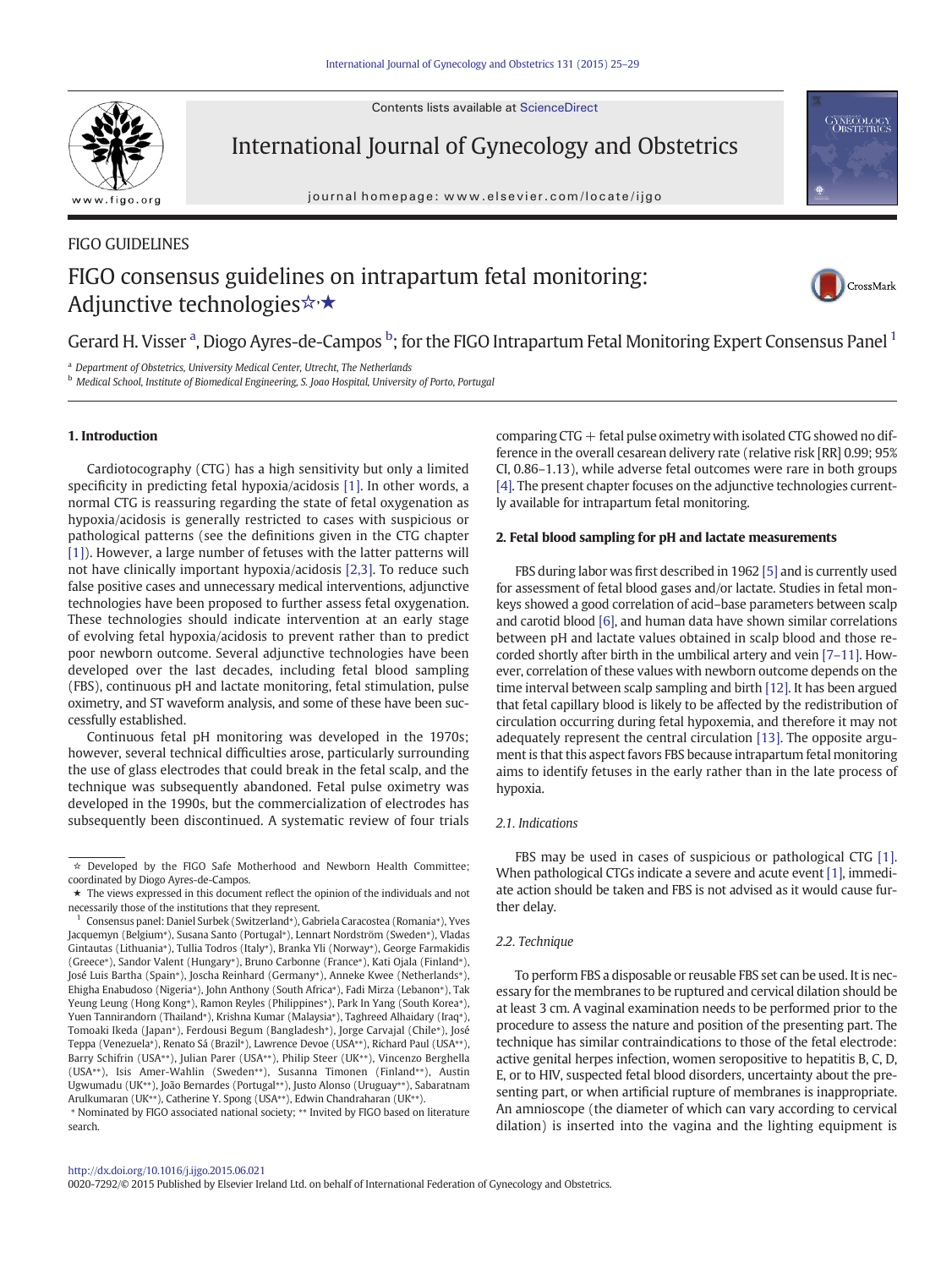attached. With the amnioscope held tightly in place, the presenting part is dried using small swabs and a thin layer of paraffin is applied to the presenting part so that blood will form in a large drop and not spread over the skin, thus causing loss of carbon dioxide by diffusion. The incision on the fetal skin should not exceed 2 mm. After a blood drop has formed it is collected in a heparin-coated capillary. Following collection the incision site is inspected for persistent bleeding, which can usually be resolved with continuous pressure. In about 10% of attempts no pH information is obtained owing to blood clotting within the capillary, insufficient blood obtained, air bubbles inside the capillary, or a blood gas measurer that is calibrating at the time the sample needs to be analyzed. The failure rate when lactate analysis is performed is lower, at about 1.5% [\[14,15\].](#page-3-0) This is because for lactate analysis, approximately 5 μL is needed as compared with 50 μL that is required for blood gas assessment [\[15](#page-3-0)–17].

#### 2.3. Interpretation of results

In three studies conducted in the 1960s, scalp pH values were evaluated in a total of 180 women with normal CTG tracings [\[18](#page-3-0)–20]. During the first stage of labor the lowest reported values were between 7.18 and 7.21. Based on these data, fetal acidosis during the first stage of labor was defined as a pH less than 7.20. This was later confirmed in a larger study including 306 fetuses [\[21\]](#page-3-0).

In a large randomized controlled trial (RCT) comparing scalp pH and lactate measurements, the rate of operative deliveries was identical when cut-off values for intervention were set at pH less than 7.21 and lactate greater than 4.8 mmol/L; the latter value is commonly used to define the need for intervention [\[17\]](#page-3-0). However, cut-off values for lactate need to consider the apparatus used for measurement; the 4.8 mmol/L value was the only one to have been evaluated in this manner and was established with the Lactate Pro meter (Arkray, Kyoto, Japan). Further studies should also consider subgroup analysis to establish cut-off values by gestational age and stage of labor [\[14\]](#page-3-0). The interpretation of pH and lactate values is shown in Table 1 [\[22\].](#page-3-0)

Intervention is indicated in cases of pH less than 7.20 or lactate greater than 4.8 mmol/L, and this should result in actions toward normalization of the CTG pattern or rapid delivery [\[1\].](#page-3-0) When the pH is between 7.20 and 7.25 or lactate is between 4.2 and 4.8 mmol/L [\[23\],](#page-3-0) measures should be taken to improve fetal oxygenation. If the CTG abnormality persists or the pattern worsens, FBS should be repeated within 20–30 minutes. With a normal pH or lactate value no further action is usually required, but if the CTG remains grossly abnormal, FBS should be repeated within the next 60 minutes. A normal lactate measurement is strongly predictive of absent hypoxia/acidosis when performed in the last hour of labor [\[17,24\]](#page-3-0). With a continuously abnormal CTG pattern—even after three or more normal FBS results have been obtained—the fetus can still be safely delivered vaginally in about 60% of cases [\[25\].](#page-3-0) When three adequate FBS results have been obtained, consideration of further testing is rarely needed.

#### 2.4. Does FBS improve fetal outcome?

There is uncertainty about whether the use of FBS as an adjunct to CTG—measuring either pH or lactate—improves neonatal outcome and reduces intervention rates. The first meta-analysis of RCTs comparing continuous CTG with intermittent auscultation for intrapartum fetal

| Table 1                                                                         |  |
|---------------------------------------------------------------------------------|--|
| Interpretation of fetal blood sampling results regarding pH and lactate values. |  |

| DΗ            | Lactate $(mmol/L)$ | Interpretation |
|---------------|--------------------|----------------|
| >7.25         | $<$ 4.2            | Normal         |
| $7.20 - 7.25$ | $4.2 - 4.8$        | Intermediate   |
| <7.20         | >4.8               | Abnormal       |
|               |                    |                |

monitoring, when analyzing the three trials in which FBS was not used as an adjunctive technology, found an almost three-fold increase in cesarean delivery rates in the CTG arm [\[26\]](#page-3-0). In the six trials in which FBS was used as an adjunct to CTG (CTG  $+$  FBS) the cesarean delivery rate was only 30% higher than in the intermittent auscultation arm, while neonatal seizures were reduced by 50%. In the only trial in which CTG with and without FBS were directly compared, cesarean delivery rates were 11% and 18%, respectively, but this difference was not statistically significant [\[27\].](#page-4-0)

A 2013 Cochrane Review based on seven trials with FBS as an adjunctive technology and five with CTG only, found a relative risk of 1.34 for cesarean delivery in the former and 1.63 in the latter, when compared with intermittent auscultation [\[28\]](#page-4-0). Instrumental vaginal deliveries were somewhat higher in the CTG  $+$  FBS trials and acidosis in cord blood somewhat lower. A systematic review of the studies directly evaluating this technique concluded that, based on heterogeneous data of modest quality with somewhat inconsistent results,  $CTG + FBS$  "can provide additional information on fetal well-being" and "can reduce the risk of operative delivery" [\[29\].](#page-4-0)

The National Institute of Clinical Excellence guidelines of 2014 consider that use of FBS "may help to reduce the need for further, more serious interventions" [\[22\].](#page-3-0) The guidelines of the Society of Obstetricians and Gynaecologists of Canada recommend FBS in association with CTG for uninterpretable or nonreassuring tracings, but consider the level of evidence to be moderate [\[30\]](#page-4-0).

Altogether these data suggest that  $CTG + FBS$  results in a reduction in cesarean deliveries when compared with CTG alone. However, more than 50 years after its introduction, a high quality RCT is still needed to evaluate the effect of CTG with or without FBS on perinatal outcomes and intervention rates.

#### 2.5. Limitations and risks

FBS use is mainly limited to central and northern Europe. The reason for the low global uptake of FBS may include that it is not particularly patient- or user-friendly. Moreover, it is time-consuming, with a median interval of 18 minutes between the decision to perform and the result [\[31\]](#page-4-0). This interval is significantly shorter when using point-of-care devices, with a median sampling interval of 2 minutes for lactate analysis using micro-volume meters [\[16\]](#page-3-0). A survey from Sweden published in 2014 concluded that FBS was well tolerated by laboring women, and clinicians did not consider it difficult to perform [\[32\]](#page-4-0). Given the dynamic nature of fetal hypoxia/acidosis during labor, the information provided by FBS quickly becomes outdated, requiring repetitions of the method. It is also difficult to perform in early labor and carries a small risk of infection and bleeding. Moreover, it requires laboratory support to evaluate blood gases and lactate, although bedside techniques have largely overcome this [\[33\]](#page-4-0). In the USA, FBS has been virtually abandoned following a paper suggesting that CTG, when properly interpreted, may be equal or superior in the prediction of both normal and adverse outcomes [\[34\].](#page-4-0)

#### 3. Fetal scalp stimulation

Fetal scalp stimulation (FSS) involves stimulating the fetal scalp by rubbing it with the examiner's fingers or using forceps to clasp the fetal skin, or alternatively using vibroacoustic stimulation applied to the mother's abdomen. Digital scalp stimulation is the most widely used as it is the easiest to perform, less invasive, and appears to have a similar predictive value for fetal hypoxia/acidosis to the other alternatives [\[35\]](#page-4-0). The main purpose of FSS is to evaluate fetuses showing reduced variability on CTG to distinguish between deep sleep and hypoxia/acidosis. It is of questionable value in other patterns. Observational studies have shown that when FSS leads to the appearance of an acceleration and subsequent normalization of the fetal heart pattern, this should be regarded as a reassuring feature, with a negative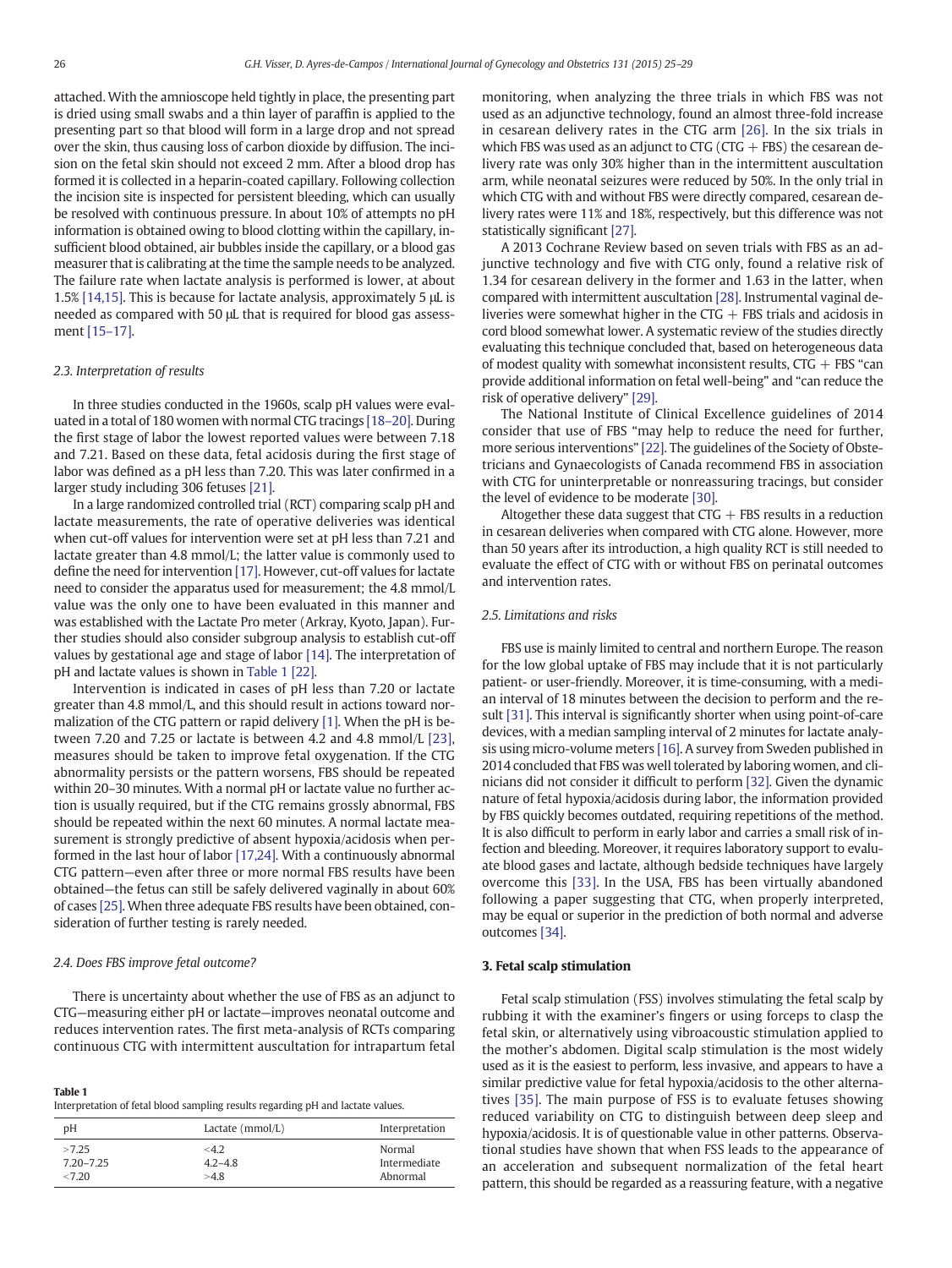predictive value that is similar to pH greater than 7.25 on FBS [\[5,22\].](#page-3-0) When FSS does not elicit the appearance of accelerations, or when accelerations occur but continued reduced variability ensues [\[35\],](#page-4-0) the positive predictive value for fetal hypoxia/acidosis is limited. In these situations continued monitoring and additional tests are necessary. It has been reported that in settings were FBS is used, FSS may reduce its need by about 50% [\[36\]](#page-4-0).

#### 4. Combined cardiotocographic–electrocardiographic monitoring

Combined cardiotocographic-electrocardiographic  $(CTG + ST)$ monitoring was commercialized in 2000 and associates continuous internal CTG monitoring with analysis of the fetal electrocardiogram ST segment morphology. The monitor evaluates 30 heart cycles to construct an average electrocardiographic signal that is then used for morphologic analysis of the ST segment (STAN; Neoventa, Gothenburg, Sweden). Information is obtained on the amplitude of the T-wave in relation to the QRS complex (T/QRS ratio) and on the shape of ST segments, which when showing an important part below the baseline are named grade 2 and 3 biphasic STs. Extensive animal experiments performed in the 1970s showed that during hypoxia, ST segment changes precede the signs of failing cardiovascular function [\[37,38\].](#page-4-0) The monitor provides automatic warnings called "ST events" when relevant changes are detected in ST segment analysis. The theoretical advantages of  $CTG + ST$  monitoring over FBS are its less invasive nature, an easier applicability during early labor, and the display of continuous information.

#### 4.1. Indications

 $CTG + ST$  monitoring may be used to provide additional information about cardiac oxygenation in cases of suspicious or pathological CTG tracings [\[1\]](#page-3-0). When reduced variability and absent accelerations are already present on CTG, ST information cannot be reliably used to indicate fetal hypoxia/acidosis (see below). With pathological CTG indicating a severe and acute event [\[1\],](#page-3-0) immediate action should be undertaken with or without the occurrence of ST events.

#### 4.2. Technique

A fetal electrode is necessary to acquire continuous  $CTG + ST$  signals. Therefore, the technique has similar contraindications to internal CTG monitoring [\[1\]](#page-3-0) and to FBS (see section above on the contraindications to FBS). The ST technology has not been extensively evaluated for gestational ages below 36 weeks.

#### 4.3. Interpretation of results

Tracing interpretation needs to take into account the CTG pattern and the degree of ST changes. Specific guidelines were developed for CTG interpretation, inspired by the original FIGO guidelines of 1987, together with specific CTG  $+$  ST criteria for taking clinical action [\[39\].](#page-4-0) The system's automatic warnings of ST events only occur when it detects changes in ECG morphology when compared with a previously existing state, and these changes may not be detectable if ECG morphology is already abnormal at the start of recording. Therefore, a "reactive CTG" (i.e. one showing normal variability and accelerations) or a normal FBS need to be documented at the start of monitoring for safe use of ST information. If FBS is not available, conservative measures to improve the CTG pattern can be considered (turning the laboring woman on her side, stopping oxytocin, acute tocolysis, reverting maternal hypotension if this was documented) before starting  $CTG + ST$  monitoring.

When the CTG is normal, ST events should be ignored as in this setting they do not indicate fetal hypoxia/acidosis. A few cases have been described in which CTG tracings have gradually changed from normal to pathological, without the appearance of ST events [\[40\]](#page-4-0). For this reason, any abnormal CTG lasting more than 60 minutes, or less if the CTG pattern deteriorates rapidly, requires assessment by a senior obstetrician whether or not ST events occur. With a CTG showing persistently reduced variability or a pattern indicating a severe and acute hypoxic event, intervention is always required irrespective of ST data [\[39\].](#page-4-0)

#### 4.4. Does CTG  $+$  ST monitoring improve fetal outcome?

Six RCTs were published that compared  $CTG + ST$  monitoring with isolated CTG, for a total of more than 26 000 enrolled women [41–[48\].](#page-4-0) The first trial used an earlier version of the technology, the first five trials were conducted in Europe using FBS as an adjunctive technique, and the most recent trial was performed in the USA, where a simplified threetier CTG classification was used and FBS was not available. Several meta-analyses of the first five RCTs have been performed, but doubts remain as to whether the first trial should be included owing to the different version of the technology [49–[53\],](#page-4-0) and whether a more recent study [\[53\]](#page-4-0) should be included because its entry criteria contradict the established  $CTG + ST$  guidelines.

All five European RCTs point to a reduction of FBS use of about 40% in the  $CTG + ST$  arm. Newborn metabolic acidosis was significantly lower in the CTG  $+$  ST arm in one of the larger trials, a similar trend was observed in two other large studies, and an opposite trend was seen in the two smaller trials. Operative deliveries (instrumental vaginal deliveries and cesarean deliveries) were significantly lower in the  $CTG + ST$  arm in one large study, showed a similar trend in another large study, and showed no difference in the remaining three studies. The 26-center USA trial enrolling 11 108 participants showed no differences in operative delivery or adverse neonatal outcome between the two arms [\[48\].](#page-4-0)

A few centers have published data on neonatal outcome in the years following the introduction of the  $CTG + ST$  technology together with structured CTG training, and have reported progressive declines in the incidence of metabolic acidosis, with stable or decreasing intervention rates [54–[56\].](#page-4-0) A causal relationship with the CTG  $+$  ST technology or with structured CTG training has not been established, but these unique outcomes deserve close attention. The importance of training and of prioritizing of the labor ward may have been underestimated. The ST technique is still relatively new and its guidelines were developed empirically. Further research is needed to evaluate whether changing management guidelines will improve the performance of the technique. Recently it has been suggested that biphasic STs do not add to the diagnostic value of the technique [\[57\]](#page-4-0).

### 4.5. Limitations and risks

Clinical use of  $CTG + ST$  requires a relatively complex educational process. A CTG with normal variability and accelerations or a normal FBS is required at the start of monitoring for a confident evaluation of ST data, but even then hypoxia/acidosis can rarely develop during labor without the occurrence of ST events. Finally, ST events have been reported in about 50% of normally oxygenated fetuses, but only in 16% were they associated with abnormal CTG patterns warranting intervention according to the STAN guidelines [\[58\]](#page-4-0).

### 5. Computer analysis of fetal monitoring signals

Computer analysis of CTGs was developed to overcome the poor interobserver agreement on tracing interpretation and to provide an objective evaluation of some CTG features that are difficult to assess visually, such as variability [\[1\]](#page-3-0). Over the last two decades, a small number of systems for computer analysis of intrapartum fetal monitoring signals have been commercialized, all in association with fetal central monitoring stations [\[59\]:](#page-4-0) IntelliSpace Perinatal, incorporating the former OB TraceVue (Philips Healthcare, Eindhoven, Netherlands); Omniview-SisPorto (Speculum, Lisbon, Portugal) [\[60\]](#page-4-0); PeriCALM (PeriGen, Cranbury, NJ, USA) [\[61\];](#page-4-0) INFANT (K2 Medical Systems,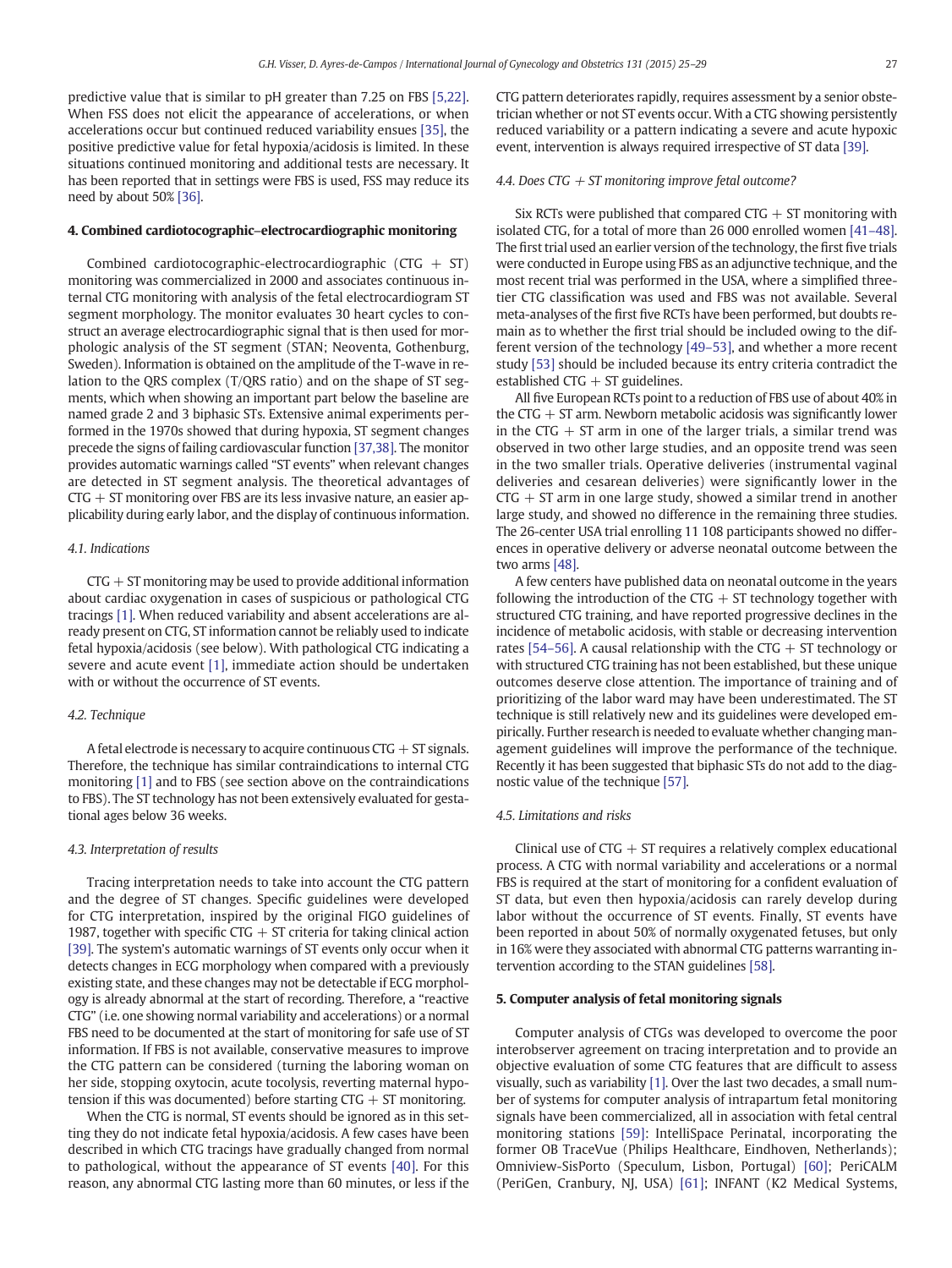<span id="page-3-0"></span>Plymouth, UK) [\[62\];](#page-4-0) and Trium CTG Online (GE Healthcare, Little Chalfont, UK and Trium Analysis Online GmbH, Munich, Germany).

These systems incorporate real-time visual and sound alerts for healthcare professionals based on the results of computer analysis of CTG or combined CTG  $+$  ST signals [\[60\]](#page-4-0). These alerts aim to raise attention to specific findings and prompt tracing re-evaluation, with subsequent action if considered necessary. All systems use relatively similar color-coding for alerts and refrain from providing clinical management recommendations. However, different mathematical algorithms are used and computer analysis is based on different interpretation guidelines.

Published research evaluating these systems is still relatively scarce. Computer analysis has been compared with that of experts and has generally yielded satisfactory results [\[63](#page-4-0)–67]. Comparisons between the systems are difficult as different numbers of observers and different observer experiences were selected. A small number of studies have evaluated the capacity of computer alerts to predict adverse neonatal outcomes [68–[70\].](#page-4-0) The results suggest that it is possible to achieve a good prediction of newborn acidemia with computer analysis of CTG tracings acquired shortly before birth. Again, comparisons between studies are hampered by different case selection criteria and different choices of adverse neonatal outcome. Studies with larger sample sizes and direct comparisons of the different systems are lacking. Two of these systems have recently completed multicenter RCTs comparing them with standard CTG analysis [\[71,72\]](#page-4-0), and their results are expected soon.

Computer analysis of intrapartum fetal monitoring signals is a relatively new but promising technology since optimization of the analysis algorithms will most likely continue. Currently, this technology should be used with caution as further research is necessary to evaluate its capacity to detect fetal hypoxia/acidosis and to prevent adverse outcomes.

# 6. Conclusion

There is still much uncertainty regarding the use of the different adjunctive technologies in intrapartum fetal monitoring. FSS is easy to perform and can be useful when reduced variability is the main CTG feature, as the appearance of accelerations and a change to a normal pattern is very predictive of absent hypoxia/acidosis. However, the benefits of this technique have not been evaluated in randomized trials and therefore little is known about how it affects neonatal outcome or intervention rates. FBS may reduce the incidence of operative deliveries, although the level of evidence for this is moderate and there is no evidence that fetal outcomes are improved.  $CTG + ST$  monitoring results in a lower need for FBS and perhaps in a modest reduction in operative deliveries. There is conflicting evidence as to whether it improves perinatal outcome. Computer analysis provides a reproducible and quantifiable approach to CTG and CTG  $+$  ST interpretation. It is a promising method to evaluate how different features/patterns relate to fetal outcome and perhaps to prompt healthcare professionals to act upon certain findings. Further studies are needed to compare the different computer systems and to evaluate how this technology affects intervention and adverse outcome rates.

Some experts consider that a better understanding of the pathophysiology of the fetal response to reduced oxygenation during labor is the main requisite for intrapartum fetal monitoring and, when repetitive decelerations occur, the presence of a stable baseline and normal variability obviates the need for adjunctive technologies and reduces the false positive rate of CTGs. However, adjunctive technologies will still need to be considered in the remaining cases.

Further research and development is needed in this field to remove the uncertainty that surrounds many of these adjunctive technologies and to provide more robust evidence on how they affect intervention and adverse outcome rates.

#### Conflict of interest

Diogo Ayres-de-Campos and João Bernardes are co-developers of the Omniview-SisPorto system. They do not receive funding from commercialization of the program, but the University of Porto receives royalties that are totally re-invested in research. Lawrence Devoe is a consultant for Neoventa Medical (Molndal, Sweden). Joscha Reinhard has received funding from Monica Healthcare Ltd (Nottingham, UK) for research conducted on noninvasive electrocardiographic monitoring. Austin Ugwumadu has received honorarium from Neoventa for delivering lectures on fetal monitoring.

#### References

- [1] [Ayres-de-Campos D, Spong CY, Chandraharan E, for the FIGO Intrapartum Fetal](http://refhub.elsevier.com/S0020-7292(15)00396-3/rf0310) [Monitoring Expert Consensus Panel FIGO Intrapartum Fetal Monitoring Expert](http://refhub.elsevier.com/S0020-7292(15)00396-3/rf0310) [Consensus Panel. FIGO consensus guidelines on intrapartum fetal monitoring:](http://refhub.elsevier.com/S0020-7292(15)00396-3/rf0310) [Cardiotocography. Int J Gynecol Obstet 2015;131\(1\):13](http://refhub.elsevier.com/S0020-7292(15)00396-3/rf0310)–24 (in this issue).
- [Kubli FW, Hon EH, Khazin AF, Takemura H. Observations on heart rate and pH in the](http://refhub.elsevier.com/S0020-7292(15)00396-3/rf0005) [human fetus during labor. Am J Obstet Gynecol 1969;104\(8\):1190](http://refhub.elsevier.com/S0020-7292(15)00396-3/rf0005)–206.
- [3] Beard RW, Filshie GM, Knight CA, Roberts GM, The significance of the changes in the continuous fetal heart rate in the fi[rst stage of labour. J Obstet Gynaecol Br](http://refhub.elsevier.com/S0020-7292(15)00396-3/rf0010) [Commonw 1971;78\(10\):865](http://refhub.elsevier.com/S0020-7292(15)00396-3/rf0010)–81.
- [4] [East CE, Begg L, Colditz PB, Lau R. Fetal pulse oximetry for fetal assessment in labour.](http://refhub.elsevier.com/S0020-7292(15)00396-3/rf0015) [Cochrane Database Syst Rev 2014;10:CD004075.](http://refhub.elsevier.com/S0020-7292(15)00396-3/rf0015)
- [5] [Saling E. First blood gas analysis and pH measurements from the fetus during birth](http://refhub.elsevier.com/S0020-7292(15)00396-3/rf0020) and the clinical signifi[cance of this new procedure. Arch Gynakol 1962;198\(1\):82](http://refhub.elsevier.com/S0020-7292(15)00396-3/rf0020)–6.
- [6] [Adamsons K, Beard RW, Myers RE. Comparison of the composition of arterial, ve](http://refhub.elsevier.com/S0020-7292(15)00396-3/rf0025)[nous, and capillary blood of the fetal monkey during labor. Am J Obstet Gynecol](http://refhub.elsevier.com/S0020-7292(15)00396-3/rf0025) [1970;107\(3\):435](http://refhub.elsevier.com/S0020-7292(15)00396-3/rf0025)–40.
- [Gare DJ, Whetham JC, Henry JD. The validity of scalp sampling. Am J Obstet Gynecol](http://refhub.elsevier.com/S0020-7292(15)00396-3/rf0030) [1967;99\(5\):722](http://refhub.elsevier.com/S0020-7292(15)00396-3/rf0030)–4.
- [8] [Teramo K. The validity of foetacapillary blood samples during labour. Gynaecologia](http://refhub.elsevier.com/S0020-7292(15)00396-3/rf0035) [1969;167\(6\):511](http://refhub.elsevier.com/S0020-7292(15)00396-3/rf0035)–21.
- [9] [Bowe ET, Beard RW, Finster M, Poppers PJ, Adamsons K, James LS. Reliability of fetal](http://refhub.elsevier.com/S0020-7292(15)00396-3/rf0040) [blood sampling. Maternal-fetal relationships. Am J Obstet Gynecol 1970;107\(2\):279](http://refhub.elsevier.com/S0020-7292(15)00396-3/rf0040)–87.
- [10] [Boenisch H, Saling E. The reliability of pH-values in fetal blood samples: a study of](http://refhub.elsevier.com/S0020-7292(15)00396-3/rf0045) [the second stage. J Perinat Med 1976;4\(1\):45](http://refhub.elsevier.com/S0020-7292(15)00396-3/rf0045)–50.
- [11] [Nordström L, Ingemarsson I, Kublickas M, Persson B, Shimojo N, Westgren M. Scalp](http://refhub.elsevier.com/S0020-7292(15)00396-3/rf0050) [blood lactate: a new test strip method for monitoring fetal wellbeing in labour. Br J](http://refhub.elsevier.com/S0020-7292(15)00396-3/rf0050) [Obstet Gynaecol 1995;102\(11\):894](http://refhub.elsevier.com/S0020-7292(15)00396-3/rf0050)–9.
- [12] [Choserot M, Lamy C, Perdriolle-Galet E, Behm-Gauchotte E, Coevet V, Morel O. Cor](http://refhub.elsevier.com/S0020-7292(15)00396-3/rf0055)[relation between fetal scalp samples and umbilical cord samples. \[in Fench\] J](http://refhub.elsevier.com/S0020-7292(15)00396-3/rf0055) [Gynecol Obstet Biol Reprod \(Paris\) 2014;43\(4\):300](http://refhub.elsevier.com/S0020-7292(15)00396-3/rf0055)–6.
- [13] [Chandraharan E. Fetal scalp blood sampling during labour: is it a useful diagnostic](http://refhub.elsevier.com/S0020-7292(15)00396-3/rf0060) [test or a historical test that no longer has a place in modern clinical obstetrics?](http://refhub.elsevier.com/S0020-7292(15)00396-3/rf0060) [BJOG 2014;121\(9\):1056](http://refhub.elsevier.com/S0020-7292(15)00396-3/rf0060)–60.
- [14] [East CE, Leader LR, Sheehan P, Henshall NE, Colditz PB. Intrapartum fetal scalp lactate](http://refhub.elsevier.com/S0020-7292(15)00396-3/rf0065) [sampling for fetal assessment in the presence of a non-reassuring fetal heart rate](http://refhub.elsevier.com/S0020-7292(15)00396-3/rf0065) [trace. Cochrane Database Syst Rev 2010;3:CD006174.](http://refhub.elsevier.com/S0020-7292(15)00396-3/rf0065)
- [15] [Ramanah R, Martin A, Clement MC, Maillet R, Riethmuller D. Fetal scalp lactate](http://refhub.elsevier.com/S0020-7292(15)00396-3/rf0070) [microsampling for non-reassuring fetal status during labor: a prospective observa](http://refhub.elsevier.com/S0020-7292(15)00396-3/rf0070)[tional study. Fetal Diagn Ther 2010;27\(1\):14](http://refhub.elsevier.com/S0020-7292(15)00396-3/rf0070)–9.
- [16] [Westgren M, Kruger K, Ek S, Grunevald C, Kublickas M, Naka K, et al. Lactate com](http://refhub.elsevier.com/S0020-7292(15)00396-3/rf0075)[pared with pH analysis at fetal scalp blood sampling: a prospective randomised](http://refhub.elsevier.com/S0020-7292(15)00396-3/rf0075) [study. Br J Obstet Gynaecol 1998;105\(1\):29](http://refhub.elsevier.com/S0020-7292(15)00396-3/rf0075)–33.
- [17] [Wiberg-Itzel E, Lipponer C, Norman M, Herbst A, Prebensen D, Hansson A, et al. De](http://refhub.elsevier.com/S0020-7292(15)00396-3/rf0080)[termination of pH or lactate in fetal scalp blood in management of intrapartum fetal](http://refhub.elsevier.com/S0020-7292(15)00396-3/rf0080) [distress: randomised controlled multicentre trial. BMJ 2008;336\(7656\):1284](http://refhub.elsevier.com/S0020-7292(15)00396-3/rf0080)–7.
- [18] [Saling E. Blood gas relations and the acid-base equilibrium of the fetus in an uncom](http://refhub.elsevier.com/S0020-7292(15)00396-3/rf0085)[plicated course of delivery. \[in German\] Z Geburtshilfe Gynakol 1964;161:262](http://refhub.elsevier.com/S0020-7292(15)00396-3/rf0085)–92.
- [19] [Berg D, Hüter J, Köhnlein G, Kubli F. Microblood study on the fetus. II. Physiology of](http://refhub.elsevier.com/S0020-7292(15)00396-3/rf0090) [fetal acidosis. \[in German\] Arch Gynakol 1966;203\(3\):287](http://refhub.elsevier.com/S0020-7292(15)00396-3/rf0090)–99.
- [20] [Beard RW, Morris ED, Clayton SG. pH of foetal capillary blood as an indicator of the](http://refhub.elsevier.com/S0020-7292(15)00396-3/rf0095) [condition of the foetus. J Obstet Gynaecol Br Commonw 1967;74\(6\):812](http://refhub.elsevier.com/S0020-7292(15)00396-3/rf0095)–22.
- [21] [Bretscher J, Saling E. pH values in the human fetus during labor. Am J Obstet Gynecol](http://refhub.elsevier.com/S0020-7292(15)00396-3/rf0100) [1967;97\(7\):906](http://refhub.elsevier.com/S0020-7292(15)00396-3/rf0100)–11.
- [22] National Institute for Health and Care Excellence. Intrapartum care: care of healthy women and their babies during childbirth. Clinical Guideline 190. Published December 2014. [http://www.nice.org.uk/guidance/cg190/evidence/cg190-intrapartum-care-full](http://www.nice.org.uk/guidance/cg190/evidence/cg190-intrapartum-care-full-guideline3)[guideline3.](http://www.nice.org.uk/guidance/cg190/evidence/cg190-intrapartum-care-full-guideline3)
- [23] [Kruger K, Hallberg B, Blennow M, Kublickas M, Westgren M. Predictive value of fetal](http://refhub.elsevier.com/S0020-7292(15)00396-3/rf0105) [scalp blood lactate concentration and pH as markers of neurologic disability. Am J](http://refhub.elsevier.com/S0020-7292(15)00396-3/rf0105) [Obstet Gynecol 1999;181\(5 Pt 1\):1072](http://refhub.elsevier.com/S0020-7292(15)00396-3/rf0105)–8.
- [24] [Bowler T, Beckmann M. Comparing fetal scalp lactate and umbilical cord arterial](http://refhub.elsevier.com/S0020-7292(15)00396-3/rf0110) [blood gas values. Aust N Z J Obstet Gynaecol 2014;54\(1\):79](http://refhub.elsevier.com/S0020-7292(15)00396-3/rf0110)–83.
- [25] [Holzmann M, Wretler S, Cnattingius S, Nordström L. Neonatal outcome and delivery](http://refhub.elsevier.com/S0020-7292(15)00396-3/rf0115) [mode in labors with repetitive fetal scalp blood sampling. Eur J Obstet Gynecol](http://refhub.elsevier.com/S0020-7292(15)00396-3/rf0115) [Reprod Biol 2015;184:97](http://refhub.elsevier.com/S0020-7292(15)00396-3/rf0115)–102.
- [26] [Grant A. Monitoring of the fetus during labour. In: Chalmers I, Enkin M, Kirse MJ, ed](http://refhub.elsevier.com/S0020-7292(15)00396-3/rf0320)[itors. Effective care in pregnancy and childbirth. Oxford: Oxford University Press;](http://refhub.elsevier.com/S0020-7292(15)00396-3/rf0320) [1991. p. 846](http://refhub.elsevier.com/S0020-7292(15)00396-3/rf0320)–82.